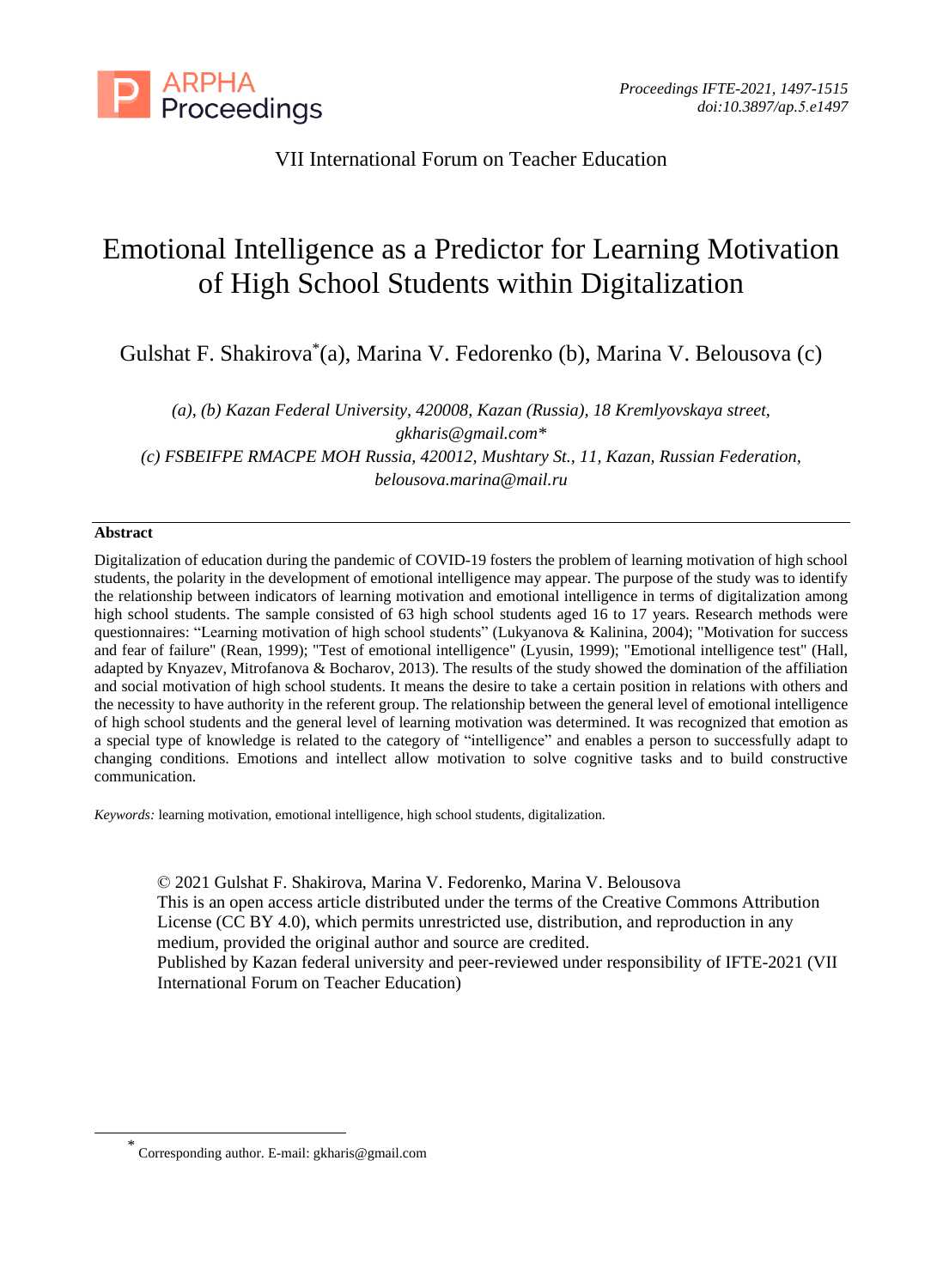#### **Introduction**

Learning motivation is an essential condition for the productive mastering of knowledge and development of the required learning competencies. Personal motivation is directly determined by the need that dominates at a given age. Adolescence is a period characterized by a change in value and personal identity, developing a view of the world and self-awareness, asthe main neoplasm of the psyche. The learning activity is gradually losing its priority and significance at this age. Along with cognitive activity, high school students tend to show interest in building interpersonal relationships and involve in the reference group.

It is known that the leading activity of high school students is communication with peers, building their own communicative model, searching for the reference group. They have the desire to acquire a certain status in the group and maintain it in the intra-group hierarchy. It is important to gain recognition and assert oneself in a peer group, to feel significant and in demand while communicating.

Successful adaptation and productive social interaction are possible against the background of formed emotional intelligence and developed skills of self-control and psychological and emotional regulation. The main derivatives of emotional intelligence should be developed by high school students. The ability to control their emotions and recognize the emotions of others helps high school students to build meaningful interpersonal relationships. The ability to control their own emotions and motivate themselves to master the material is an essential quality for high school students to carry out successful learning activities (Fedorenko et al., 2019).

#### **Purpose and objectives of the study**

The purpose of the study is to identify the relationship of learning motivation and emotional intelligence among high school students within digitalization.

#### **Literature review**

The importance of the study is confirmed by an increasing number of studies about the relationship between emotional intelligence, cognitive activity and learning success of high school students.

The results of the study (Lavrijsen et al., 2021) based on the data of a large-scale survey of 3002 Flemish seventh-graders, confirmed that the high need for cognition (as a tendency to actively participate in cognitive activity and receive joy from it) determined in some high school students, contributes to their higher motivation and internal involvement in their work. It has an impact on the success of the cognitive activity of high school students.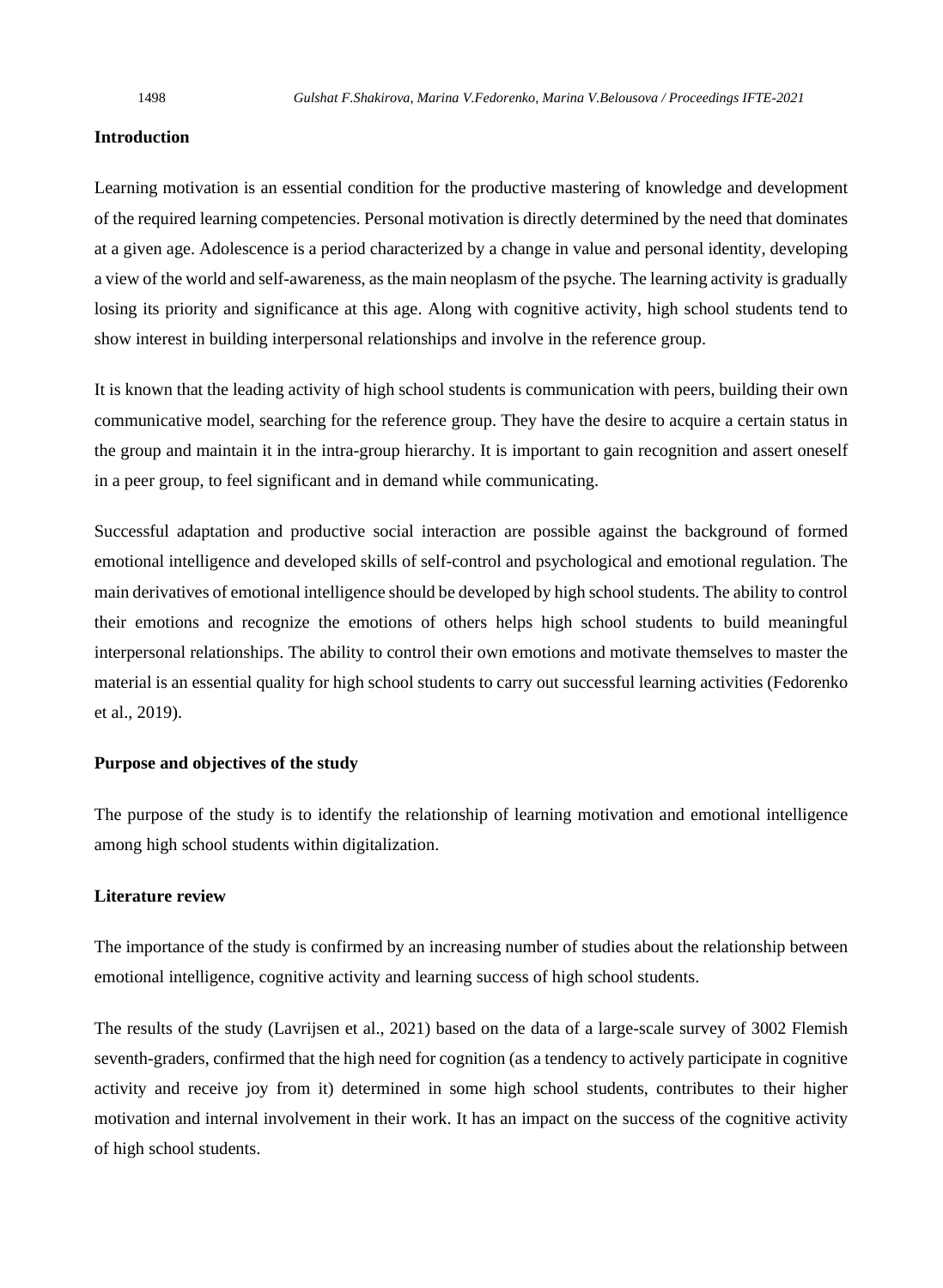Vaquero-Diego et al. (2020) in their study examined the relationship between emotional intelligence, success in learning, and social performance of Brazilian high school students. The researchers attempted to identify the relationship between the main aspects of emotional intelligence and social factors (including demographic and family characteristics). This study included 11,370 high school students aged 12 to 17 years. Processing of the results was made with the help of the TTMS-24 test. The results of the study made it possible to draw a conclusion about the importance of studying the emotional self-perception of high school students and the need to introduce and promote emotional education in school.

In modern literature, high school students' motivation relates to the teacher's professional attitude. Meylan et al. (2020) considered educational methods that contribute to the appearance of emotional burnout and low motivation of high school students to go to school. An analysis of the questionnaires of 287 high school students aged 14 to 19 years studying in a public high school in French-speaking Switzerland showed a connection between school burnout and teacher behavior and their motivation to study. This is important information for the subsequent development of preventive measures against school burnout.

Romano et al. (2020) studied the effect of student emotional intelligence and teacher emotional support on the development of school burnout. The study involved 493 Italian high school students aged 14 to 19. An inverse relationship has been demonstrated between emotional intelligence, emotional support of the teacher, and the development of school burnout.

According to Liu et al. (2021), the study of the emotional background and motivation to achieve the success of 512 students revealed a significant role of teacher support in stimulating student motivation and increasing students' creative self-efficacy.

Umarji et al. (2021) studied emotional reinforcement of the initiative and motivation of high school students studying in a public school. It has a positive effect on the success in mastering mathematics and motivation to study. This study describes teachers' influence on developing learning motivation mathematics in a linguistically and ethnically diverse sample of high school students ( $n_1 = 1926$ ;  $n_2 = 1531$ ). Researchers came to the conclusion that teachers' involvement, demonstration of concern about students, improves high schools students' learning motivation.

Using the pedagogical model of personal and social responsibility of Valero-Valenzuela et al. (2020) throughout the academic year has significantly and positively influenced learning motivation, student satisfaction and social climate in the classroom. The study aimed to analyze motivation and social climate in the classroom while using a mixed methodological approach and a combination of a pedagogical model of personal and social responsibility. The sample consisted of 54 high school students aged 11 to 16 years.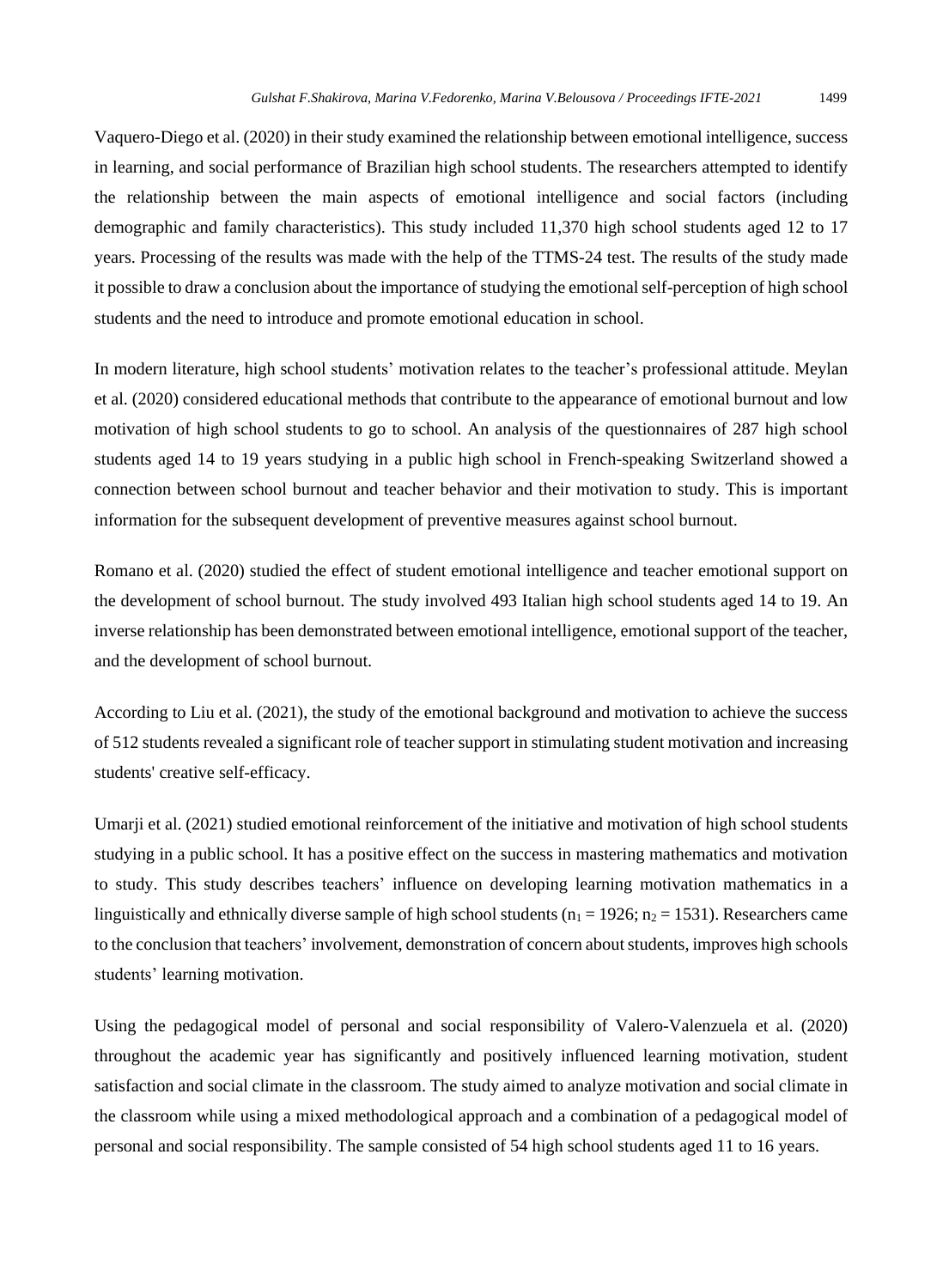The results of the study showed an increase in motivation, responsibility, satisfaction and social climate in the classroom.

Emotional support can be provided not only by teachers but also by high school students. Studying motivation for reading, Schreuder and Savitz (2020) found that increased work and emotional engagement mount up during communication and social interaction. In this case, motivation to learn is positively influenced by one of the components of emotional intelligence - the ability to successfully communicate with others, recognizing one's own emotions and adequately perceiving the emotions of others.

To develop high school students' learning motivation and emotional intelligence, it is recommended to use modern methods, including interactive software. According to Silva et al. (2020), high school students should be more actively motivated to develop STEM (Science, Technology, Engineering and Mathematics) competencies through the didactic and methodological work of teachers and the integration of digital technologies in education.

Emphasizing the importance of emotional intelligence development, it is proposed to use not only diagnostic tools but also trainings with the use of video games. The positive experience of making such trainings, developing the competence of emotional intelligence, is given by Carissoli & Villani (2019). The sample consisted of 121 high school students aged 14 years. The participants were divided into control and experimental groups. It was «EmotivaMente» training which contained eight sessions (each lasting 1.5 hours). These sessions were attended by first-year students. The emotional competencies of participants were assessed at the end of each session, generalized after eight sessions and refreshed three months later. The results suggested an improvement in the indicators of emotional intelligence immediately after the training in the experimental group, but the differences in the two groups after 3 months were not found. The researchers noted a change in the strategies of self-regulation after the training in the experimental group. They began using a cognitive strategy of emotion regulation. Researches concluded that video game training is beneficial for the development of high school students' emotional intelligence.

#### **Methodology**

The sample consisted of 63 high school students aged 16 to 17: 31 girls and 32 boys.

The following techniques were used for diagnostics:

1. "Learning motivation of high school students" (Lukyanova & Kalinina, 2004). Scales: personal learning significance; ability to set goals; cognitive/social motivation; domination of internal or external motivation;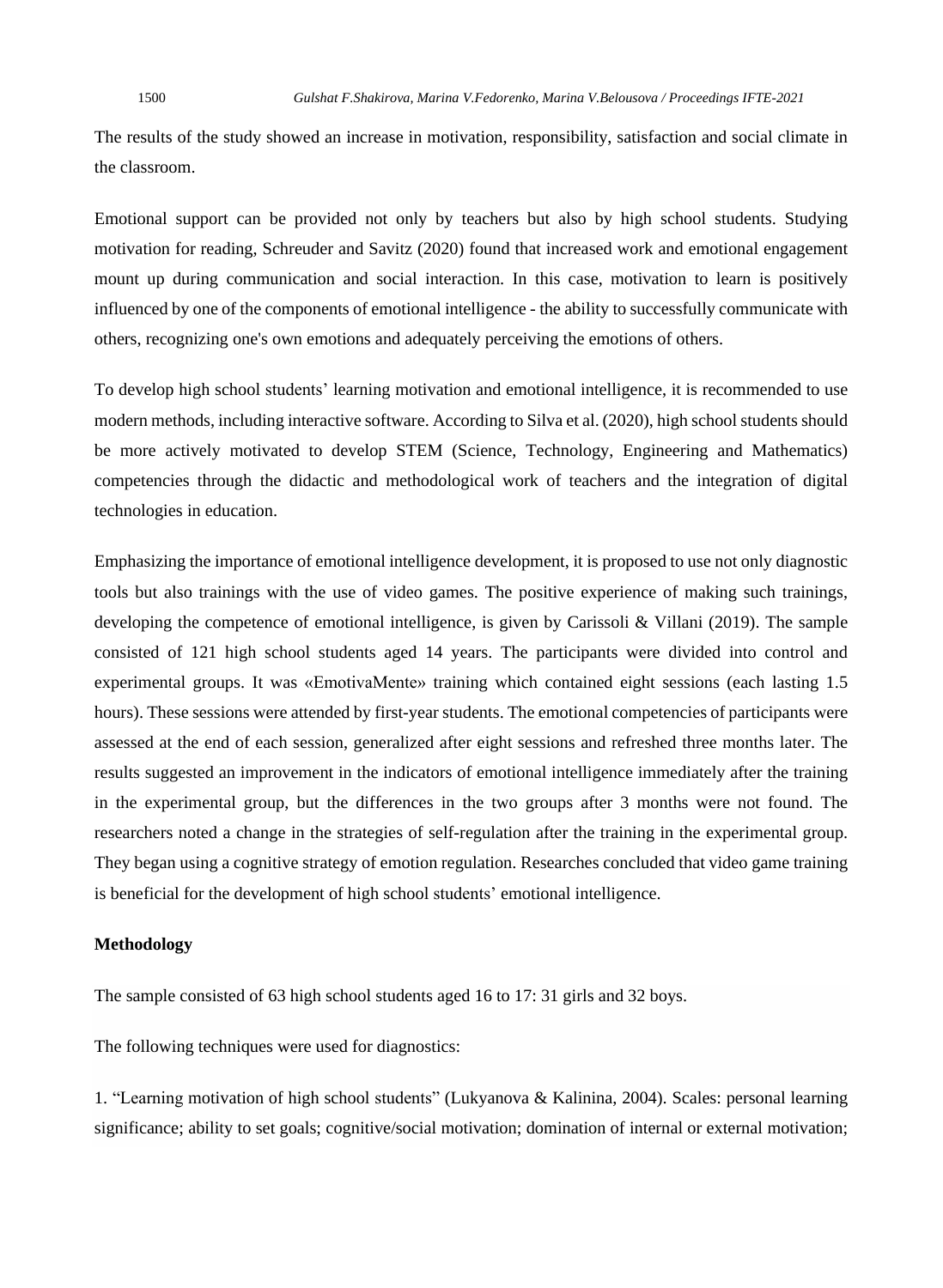the student's desire to achieve academic success or avoid failure; motives for activity.

2. "Motivation for success and fear of failure" (Rean, 1999). Scales: to avoid failure (fear of failure) or to achieve success (hope for success).

3. Test of emotional intelligence (Lyusin, 1999).

Studied indicators:

- InterEI scale (interpersonal EI) - the ability to understand the emotions of other people and control them;

- IntraEI scale (intrapersonal EI) - the ability to understand own emotions and control them;

- UE scale (understanding emotions) - the ability to understand one's own and other people's emotions;

- EC scale (emotional control) - the ability to control one's own and other people's emotions;

- UOPE subscale (understanding other people's emotions) - the ability to understand the emotional state of a person based on external manifestations of emotions (facial expressions, gestures, sound of a voice) and/or intuitively; sensitivity to the inner states of other people;

- COPE subscale (control of other people's emotions) - the ability to evoke certain emotions in other people, to decrease the unwanted emotions; partly - the tendency/ability to manipulate people;

- UOE subscale (understanding own emotions) - the ability to become aware of one's own emotions: its recognition and identification, understanding of the reasons, the ability to verbalization;

- COE subscale (control own emotions) - the ability and need to control one's own emotions, evoke and maintain desired emotions and keep unwanted ones under control;

- CE subscale (control of expression) - the ability to control the external manifestations of emotions.

4. Emotional intelligence test (Hall, adapted by Knyazev, Mitrofanova & Bocharov, 2013). Scales:

- emotional awareness - awareness and understanding emotions, constant replenishment of one's own vocabulary of emotions. People with high emotional awareness are more aware of their inner state than others;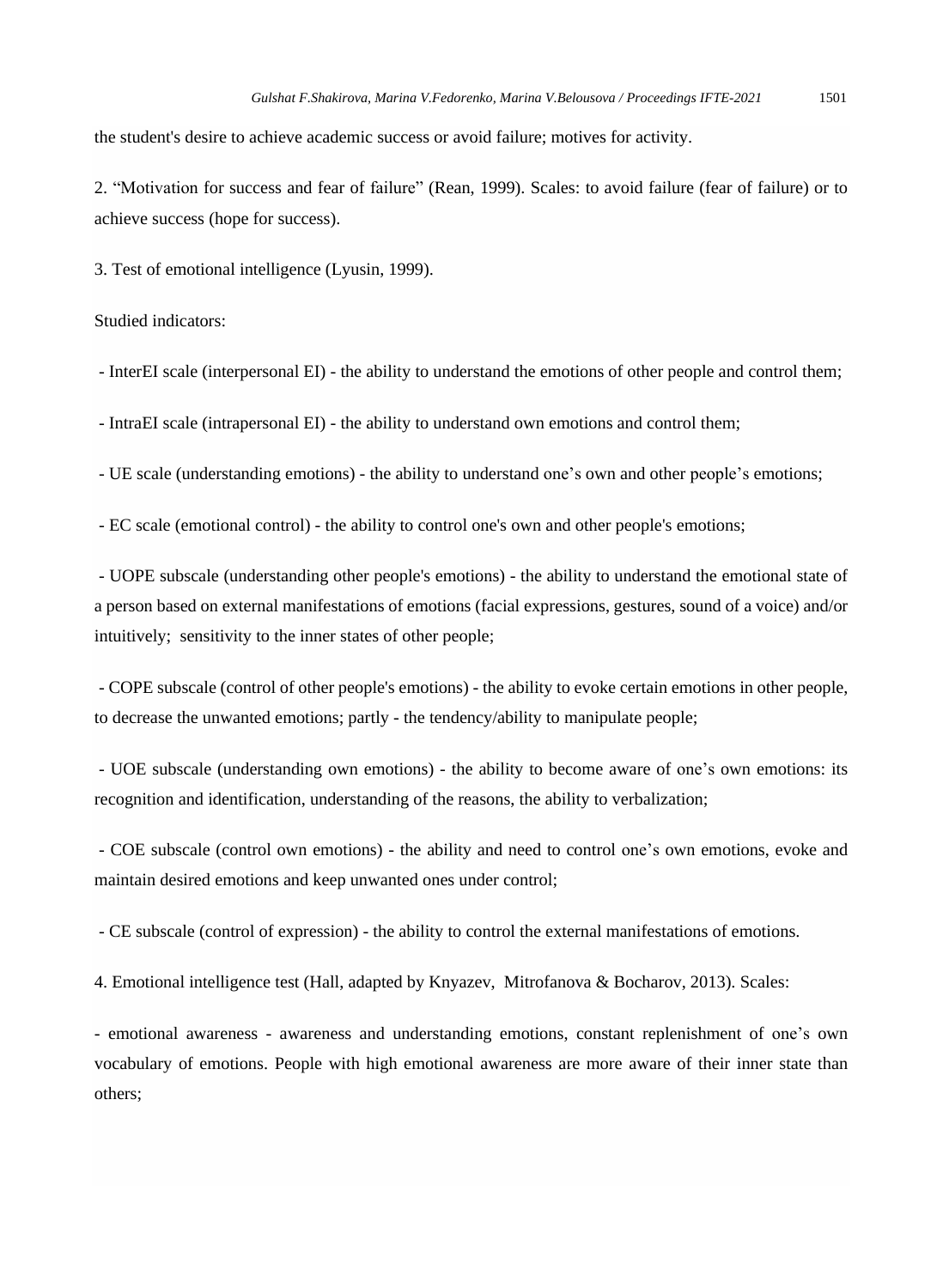- control of one's own emotions - emotional disposition, emotional flexibility, voluntary control of one's own emotions;

- self-motivation - control of one's own behavior by controlling emotions;

- empathy - understanding the emotions of other people, the ability to empathize with the current emotional state of another person, the willingness to provide support. This is the ability to understand the state of a person by facial expressions, gestures, shades of speech, posture;

- recognition of other people's emotions - the ability to influence the emotional state of other people.

#### **Results**

The types of motives selected by the high school students, according to the "Learning motivation of high school students", are ranked as follows: cognitive motivation and affiliation and social motivation (62%); learning motivation and personal motives for activity (23%); assessment motives (7%), reflecting the desire to achieve goals without further self-improvement. And finally, there were external motives (4%), indicating desire to avoid learning failure, which prevails over the desire to achieve success, the absence of behavior to achieve motives for learning. Social motives (0%) in this hierarchy were not identified.

Analysis of these techniques by the types of motives which are selected by the participants of the study made it possible to identify the domination of affiliation and social motivation over the others in the whole sample.

Domination of affiliation and social motivation may be due to the age characteristics of the high school students. If the adolescent is ignored and/or rejected by a group that is significant for him/her, then the negative emotional, personal and behavior reactions are reflected on training activities and would be involved to cognitive activity. Therefore, affiliation and social motivation, as a reflection of the social status of a high school student, play a significant role in education.

Table 1. Comparative analysis of "Learning motivation of high school students" (Lukyanova & Kalinina, 2004) using Student's T-test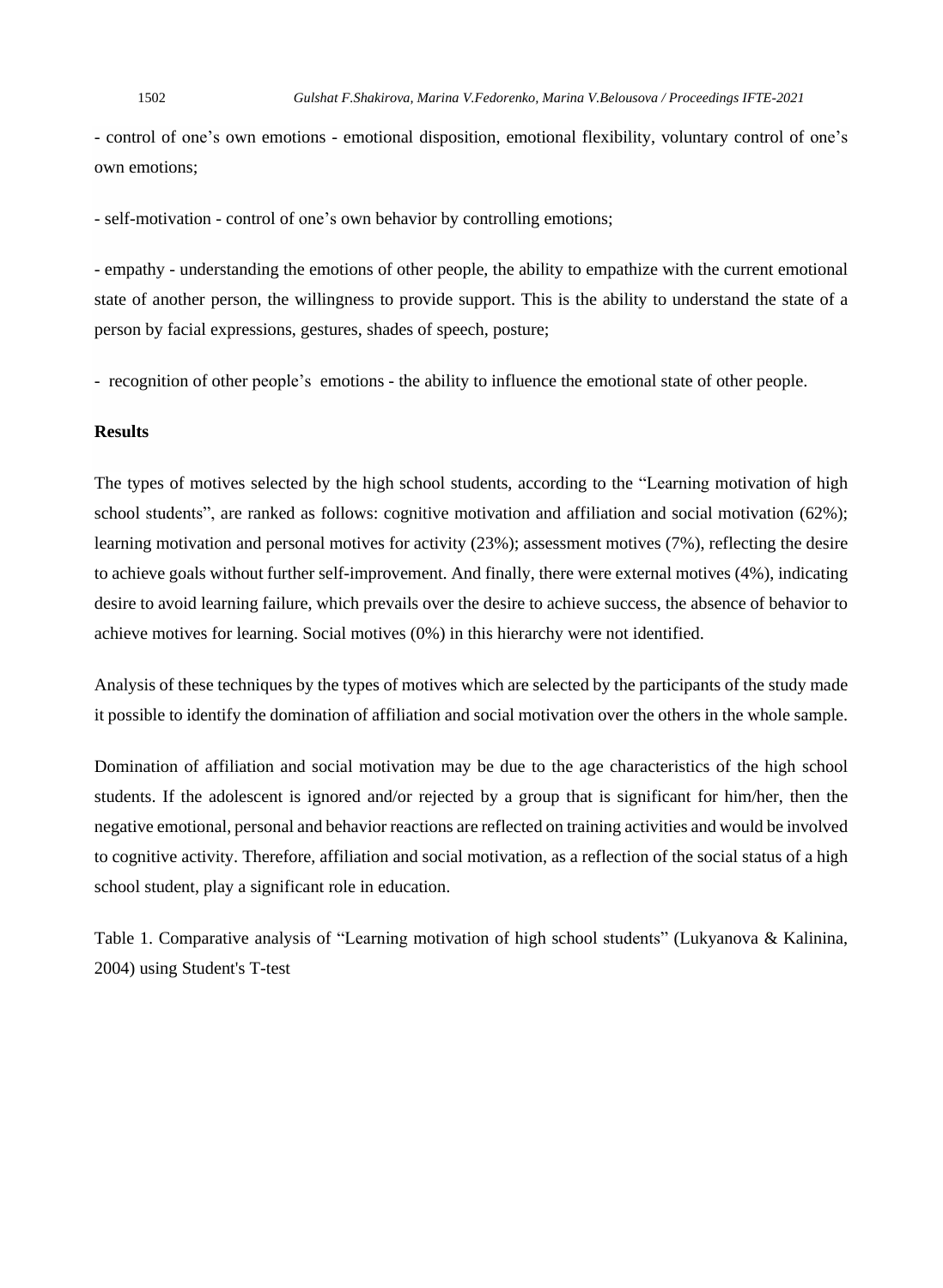|                           | $\mathbf{r}\mathbf{s}$<br>on<br>al<br>le<br>ar<br>$\rm ni$<br>$\rm ng$<br>$\rm{si}$<br>gn<br>ifi<br>ca<br>nc<br>${\bf e}$ | T<br>he<br>ab<br>ili<br>ty<br>to<br>se<br>t<br>go<br>al<br>${\bf S}$ | $\mathcal{C}$<br>og<br>nit<br>$iv$<br>e/<br>SO<br>ci<br>al<br>${\bf m}$<br>oti<br>va<br>tio<br>$\mathbf n$ | he<br>$\rm{fi}$<br>na<br>$\mathbf{l}$<br>le<br>ve<br>$\mathbf{1}$<br>of<br>m<br>oti<br>va<br>tio<br>$\mathbf n$ | tio<br>$\mathbf n$<br>of<br>int<br>er<br>na<br>$\mathbf{l}$<br><b>or</b><br>ex<br>ter<br>na<br>$\mathbf{1}$<br>m<br>oti<br>va<br>tio<br>$\bf n$ | ${\bf e}$<br>to<br>ac<br>$\hbox{\rm hi}$<br>ev<br>${\bf e}$<br>su<br>cc<br>es<br>${\bf S}$<br><b>or</b><br>av<br>$o$ <sub>i</sub><br>$\rm d$<br>fai<br>lu<br>re | $\mathbf M$<br>oti<br>ve<br>${\bf S}$<br>${\rm fo}$<br>$\bf r$<br>$\rm ac$<br>tiv<br>ity |  |
|---------------------------|---------------------------------------------------------------------------------------------------------------------------|----------------------------------------------------------------------|------------------------------------------------------------------------------------------------------------|-----------------------------------------------------------------------------------------------------------------|-------------------------------------------------------------------------------------------------------------------------------------------------|-----------------------------------------------------------------------------------------------------------------------------------------------------------------|------------------------------------------------------------------------------------------|--|
| Mean                      | 23,72                                                                                                                     | 20,5                                                                 | 19,31                                                                                                      | 63,53                                                                                                           | 11,25                                                                                                                                           | 12,19                                                                                                                                                           | 12,19                                                                                    |  |
| <b>Standard Deviation</b> | 2,33                                                                                                                      | 2,86                                                                 | 2,61                                                                                                       | 5,83                                                                                                            | 10,08                                                                                                                                           | 6,59                                                                                                                                                            | 9,41                                                                                     |  |
| Mean                      | 24,19                                                                                                                     | 21,16                                                                | 18,61                                                                                                      | 63,97                                                                                                           | 12,9                                                                                                                                            | 12,9                                                                                                                                                            | 14,52                                                                                    |  |

Standard Deviation 2,30 2,56 3,30 5,43 7,39 6,93 12,07

Tvalue 0,81 0,97 -0,93 0,31 0,74 0,42 0,85

Tcrit.value 1,67 1,67 1,67 1,67 1,67 1,67 1,67

*p*-value  $p \le 0, 1$   $p \le 0, 1$   $p \le 0, 1$   $p \le 0, 1$   $p \le 0, 1$   $p \le 0, 1$   $p \le 0, 1$ 

Boys

Girls

'n

There were no differences found in the scales: the "personal learning significance", the "ability to set goals", the "final level of motivation", the "domination of internal or external motivation", the "desire to succeed or avoid failures" and the "motives for activity".

To sum it up, external motives of boys determine participation to learning activities more often than girls.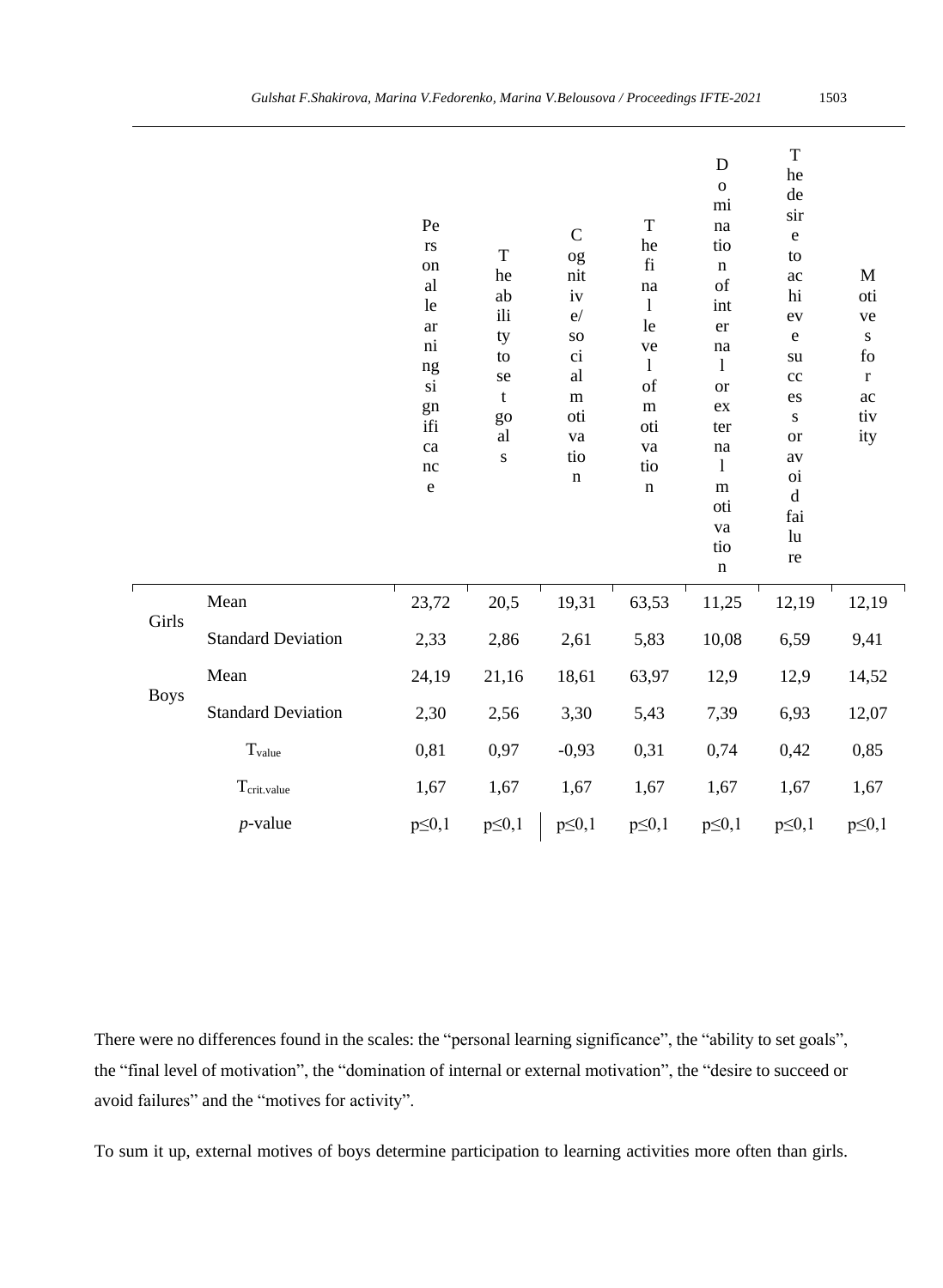As a rule, high schools boys are not always diligent in completing assignments. They often need external control and a reminder from an adult, which is an indicator of the external motives of learning. Girls, on the other hand, are more diligent in completing the teacher's assignments and many of them do not need external stimuli to complete the assignment.

|        | Table 2. Comparative analysis of the "Motivation for success and fear of failure" (Rean, 1999) using Student's |  |
|--------|----------------------------------------------------------------------------------------------------------------|--|
| T-test |                                                                                                                |  |

|             |                           | Motivation for success | Fear of failure |
|-------------|---------------------------|------------------------|-----------------|
|             | Mean                      | 15,88                  | 12,5            |
| Girls       | <b>Standard Deviation</b> | 1,81                   | 0,55            |
|             | Mean                      | 15,00                  | 12,06           |
| <b>Boys</b> | <b>Standard Deviation</b> | 0,89                   | 0,85            |
|             | Tvalue                    | 2,07                   | 1,42            |
|             | $T_{\text{crit.value}}$   | 1,68                   | 1,76            |
|             | $p$ -value                | $p \leq 0,1$           | $p \leq 0,1$    |

The results of the "Motivation for success and fear of failure" revealed reliable gender differences in learning motivation - to achieve success or avoid failure. Boys are more often than girls are motivated for success. Adolescents focused on achieving success are more confident of themselves and their effectiveness; they can be described as responsible, initiative and active. These gender differences may be explained by the desire of young men to understand the meaning of their work/tasks. Awareness that they do work correctly is enough for girls. The awareness of the work performed help boys to be more motivated for the success of their activities. The motivation of avoiding failure is not identified.

The indicators of the learning motivation of boys and girls do not have significant differences. However, the influence of external motives to learning activities occurs more often in the group of boys. In general, high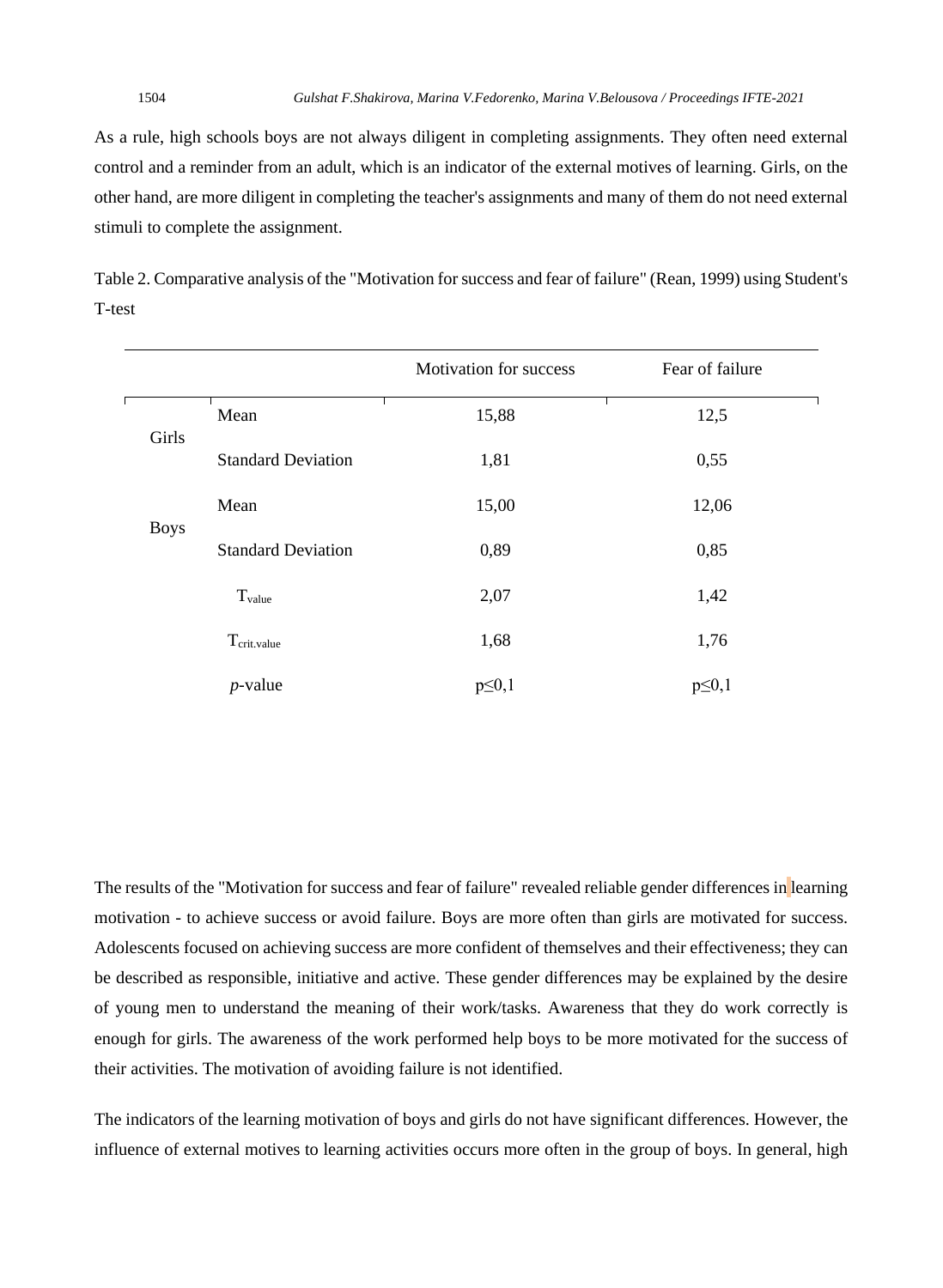school students prepare the choice of affiliation and social motivation. There is a significant difference between the group of boys and girls are the focus of motivation for success, which is more often manifested in the group of boys.

|                      | Girls |                           |       | <b>Boys</b>               | $T_{value}$ | $T_{\text{crit, value}}$ |               |
|----------------------|-------|---------------------------|-------|---------------------------|-------------|--------------------------|---------------|
|                      | Mean  | <b>Standard Deviation</b> | Mean  | <b>Standard Deviation</b> |             |                          | $p-$<br>value |
| <b>UOPE</b> subscale | 24,38 | 4,31                      | 24,36 | 4,41                      | $-0,02$     | 1,67                     | $p \leq 0, l$ |
| <b>COPE</b> subscale | 19,69 | 3,57                      | 20,71 | 3,11                      | 1,21        | 1,67                     | $p \leq 0, l$ |
| <b>UOE</b> subscale  | 16,97 | 3,95                      | 20,19 | 3,09                      | 3,62        | 2,67                     | $p \leq 0.01$ |
| MOE subscale         | 13,72 | 3,99                      | 16    | 2,97                      | 2,58        | $\boldsymbol{2}$         | $p \leq 0.05$ |
| CE subscale          | 11,5  | 3,58                      | 12,42 | 2,95                      | 1,11        | 1,67                     | $p \leq 0, l$ |
| InterEI scale        | 44,06 | 7,3                       | 45,07 | 6,57                      | 0,57        | 1,67                     | $p \leq 0, l$ |
| IntraEI scale        | 41,91 | 9,49                      | 48,61 | 7,12                      | 3,18        | 2,67                     | $p \leq 0.01$ |
| UE scale             | 41,03 | 7,89                      | 44,55 | 6,9                       | 1,89        | 1,67                     | $p \leq 0,1$  |
| EC scale             | 44,84 | 8,94                      | 49,12 | 6,83                      | 2,14        | $\boldsymbol{2}$         | $p \leq 0.05$ |
| General level of EI  | 86,19 | 15,22                     | 93,68 | 11,87                     | 2,18        | $\boldsymbol{2}$         | $p \leq 0.05$ |

|  | Table 3. Comparative analysis of the Emotional intelligence test (Lyusin, 1999) using Student's T-test |
|--|--------------------------------------------------------------------------------------------------------|
|--|--------------------------------------------------------------------------------------------------------|

There were significant differences between the groups of girls and boys in "understanding one's own emotions", "emotional control", "intrapersonal emotional intelligence", "understanding emotions", "general level of emotional intelligence". These indicators are higher in the group of boys. Thus, boys have a betterdeveloped understanding and control of their emotions and emotional intelligence in general than girls.

Table 4. Comparative analysis of Emotional intelligence test Hall, adapted by Knyazev, Mitrofanova & Bocharov, 2013) using Student's T-test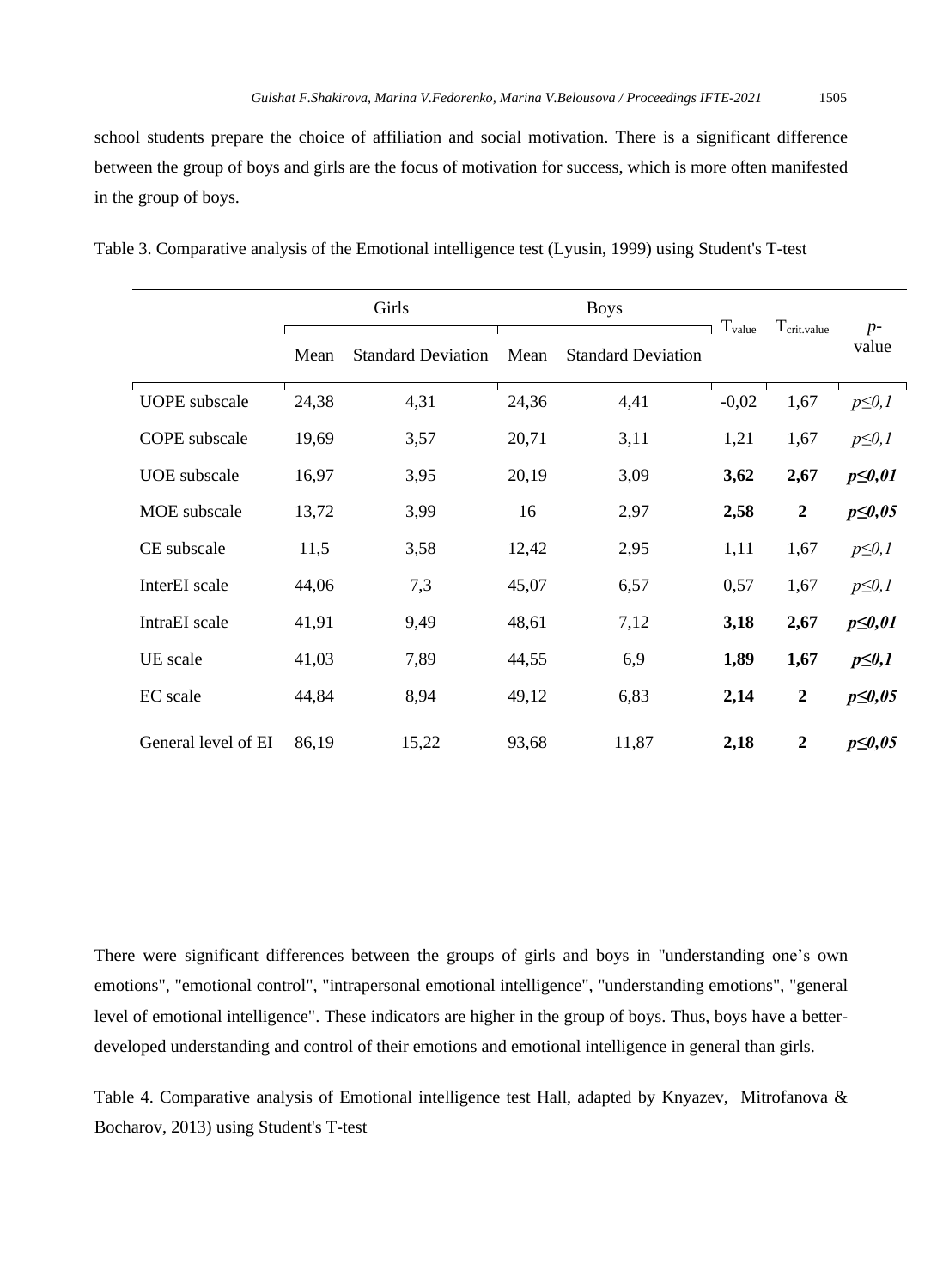|                                            | Girls |                       |       | <b>Boys</b>           |             |                             |               |
|--------------------------------------------|-------|-----------------------|-------|-----------------------|-------------|-----------------------------|---------------|
|                                            | Mean  | Standard<br>Deviation | Mean  | Standard<br>Deviation | $T_{value}$ | T <sub>crit.v</sub><br>alue | $p$ -value    |
| Emotional awareness                        | 8,91  | 4,61                  | 10,29 | 4,5                   | 1,21        | 1,67                        | $p \leq 0,1$  |
| Control own emotions                       | 1,06  | 8,26                  | 7,61  | 6,02                  | 3,61        | 2,67                        | $p \leq 0.01$ |
| Self-motivation                            | 8,06  | 7,15                  | 11    | 4,23                  | 1,99        | 1,67                        | $p \leq 0,1$  |
| Empathy                                    | 10,34 | 5,33                  | 8,71  | 5,47                  | $-1,2$      | 1,67                        | $p \leq 0,1$  |
| Recognition of other<br>peoples' emotions  | 8,72  | 5,41                  | 8,07  | 6,27                  | $-0.44$     | 1,67                        | $p \leq 0,1$  |
| General level of<br>emotional intelligence | 37,28 | 22,07                 | 45,68 | 21,21                 | 1,54        | 1,67                        | $p \leq 0,1$  |

The indicators of emotional intelligence such as the ability to "control one's own emotions", "selfmotivation" in the group of boys are significantly higher than in the group of girls. The general level of emotional intelligence among boys turned out to be higher than in the group of girls. These results are consistent with the results of the "Emotional intelligence test" by Lyusin (1999).

There were significant differences in the group of high school students. The indicators of the boys' emotional intelligence are significantly higher in the scales: "control one's own emotions", "understanding one's own emotions", "self-motivation", "intrapersonal emotional intelligence" and "general level of emotional intelligence".

In order to identify the relationship between the indicators of the scales in the study, the Pearson correlation coefficient is used. Correlation matrixes are compiled to determine the relationship between learning motivation and emotional intelligence. The Data of the correlation matrix in the group of girls is presented in Table 5.

Table 8. Correlation matrix by Pearson criterion (Girls)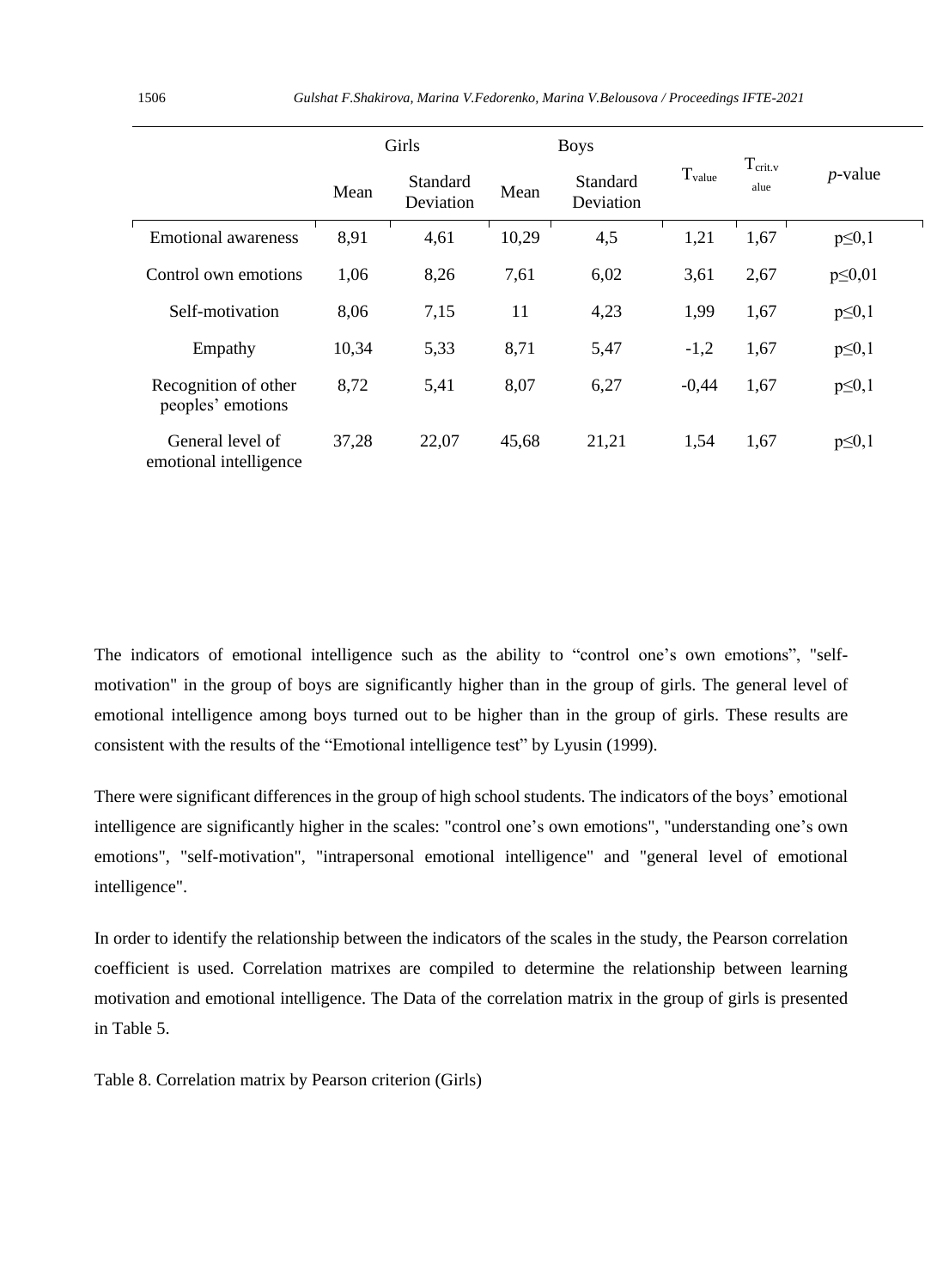|                                                                              | Personal<br>learning<br>significa<br>nce | Abili<br>ty to<br>set<br>goal<br>${\bf S}$ | Cognitive/s<br>ocial<br>motivation | Dominat<br>ion of<br>internal<br><b>or</b><br>external<br>motivati<br>on | Motivat<br>ion for<br>success<br>and fear<br>of<br>failure | Motiv<br>es for<br>activi<br>ty |
|------------------------------------------------------------------------------|------------------------------------------|--------------------------------------------|------------------------------------|--------------------------------------------------------------------------|------------------------------------------------------------|---------------------------------|
| Motivation<br>for success<br>and fear of<br>failure                          | 0,207                                    | 0,003                                      | 0,127                              | 0,295                                                                    | 0,519                                                      | 0,045                           |
| <b>UOPE</b><br>subscale<br>(understand<br>ing other<br>people's<br>emotions) | 0,027                                    | $0,445***$                                 | $0,486***$                         | $-0,227$                                                                 | $-0,200$                                                   | $0,369**$                       |
| <b>COPE</b><br>subscale<br>(control of<br>other<br>people's<br>emotions)     | 0,051                                    | 0,265                                      | $0,444**$                          | $-0,168$                                                                 | $-0,025$                                                   | 0,213                           |
| <b>UOE</b><br>subscale<br>(understand<br>ing own<br>emotions)                | 0,013                                    | $0,607***$                                 | $0,371**$                          | $-0,250$                                                                 | 0,077                                                      | $0,532***$                      |
| <b>COE</b><br>subscale<br>(control<br>own<br>emotions)                       | 0,064                                    | $0,479**$                                  | $0,372**$                          | $-0,015$                                                                 | 0,196                                                      | 0,240                           |
| CE<br>subscale<br>(control of<br>expression)                                 | $-0,272$                                 | 0,186                                      | 0,045                              | 0,027                                                                    | 0,020                                                      | 0,091                           |
| InterEI<br>scale<br>(interperson<br>al EI)                                   | 0,041                                    | $0,392**$                                  | $0,504***$                         | $-0,216$                                                                 | $-0,130$                                                   | $0,322*$                        |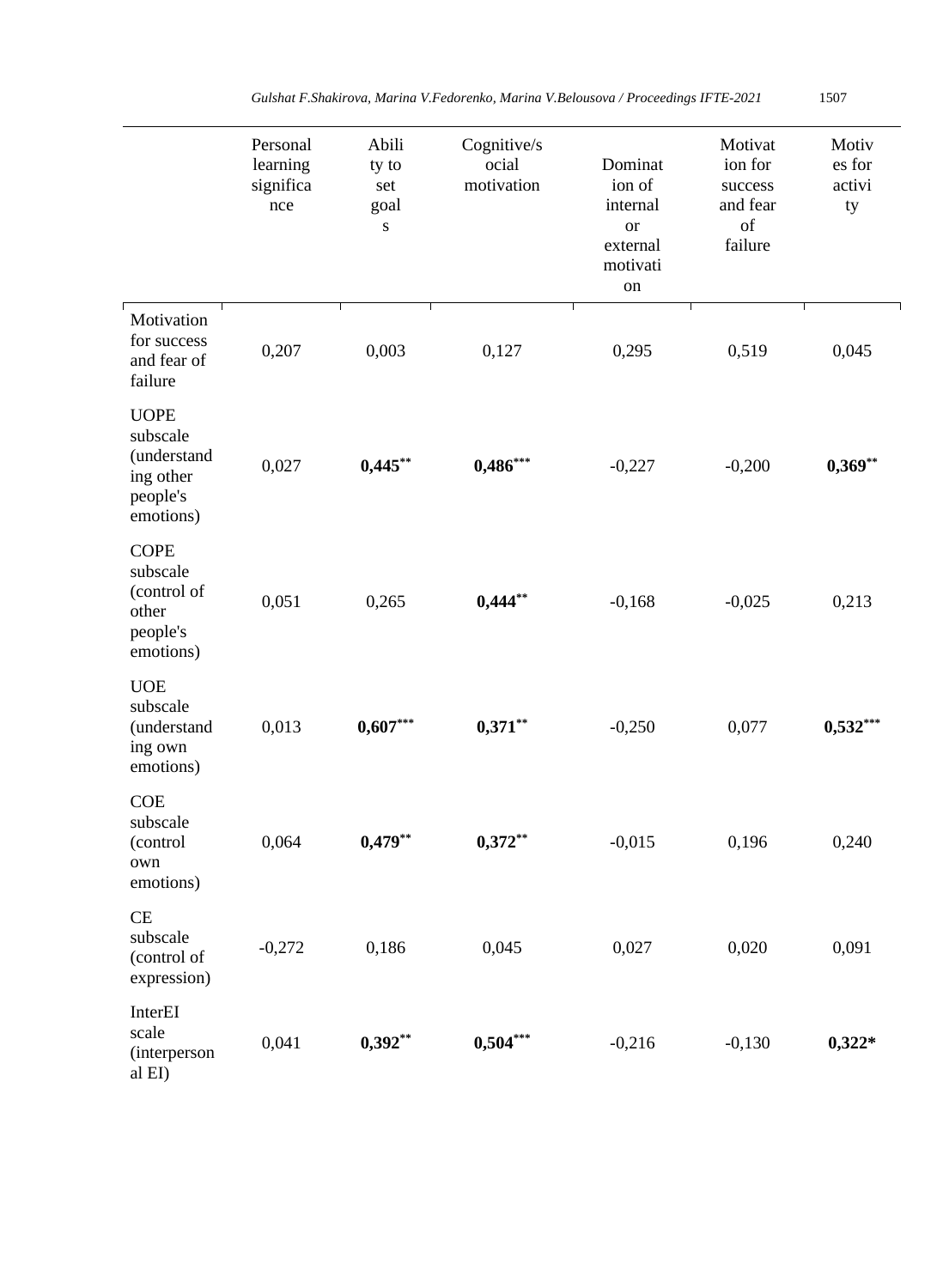| ×<br>i<br>I |
|-------------|

| <b>IntraEI</b><br>scale<br><i>(intraperson)</i><br>al EI) | $-0,122$ | $0,530***$ | 0,266      | $-0,167$ | 0,081    | $0,331*$   |
|-----------------------------------------------------------|----------|------------|------------|----------|----------|------------|
| UE scale<br>(understand<br>ing<br>emotions)               | $-0,019$ | $0,553***$ | $0,440**$  | $-0,203$ | $-0,057$ | $0,477**$  |
| <b>EC</b> scale<br>(control of<br>emotions)               | $-0,052$ | $0,393**$  | $0,362**$  | $-0,055$ | 0,088    | 0,223      |
| Emotional<br>awareness                                    | $-0,057$ | 0,275      | 0,300      | $-0,122$ | 0,081    | $0,726***$ |
| Control<br>own<br>emotions                                | 0,026    | $0,444$ ** | $0,444$ ** | $-0,001$ | $-0,103$ | $0,338*$   |
| Self-<br>motivation                                       | $-0,040$ | 0,252      | $0,525***$ | 0,294    | $-0,058$ | 0,295      |
| Empathy                                                   | 0,109    | 0,202      | $0,437***$ | 0,106    | $-0,132$ | 0,152      |
| Recognitio<br>n of other<br>people's<br>emotions          | $-0,017$ | 0,101      | $0,320*$   | 0,095    | $-0,154$ | 0,057      |

Notes:

0.32 \* - Pearson correlation coefficient at the significance level p≤0.1

0.39  $**$  - Pearson's correlation coefficient at the significance level p≤0.05

0.73 \*\*\* - Pearson's correlation coefficient at the significance level  $p \le 0.01$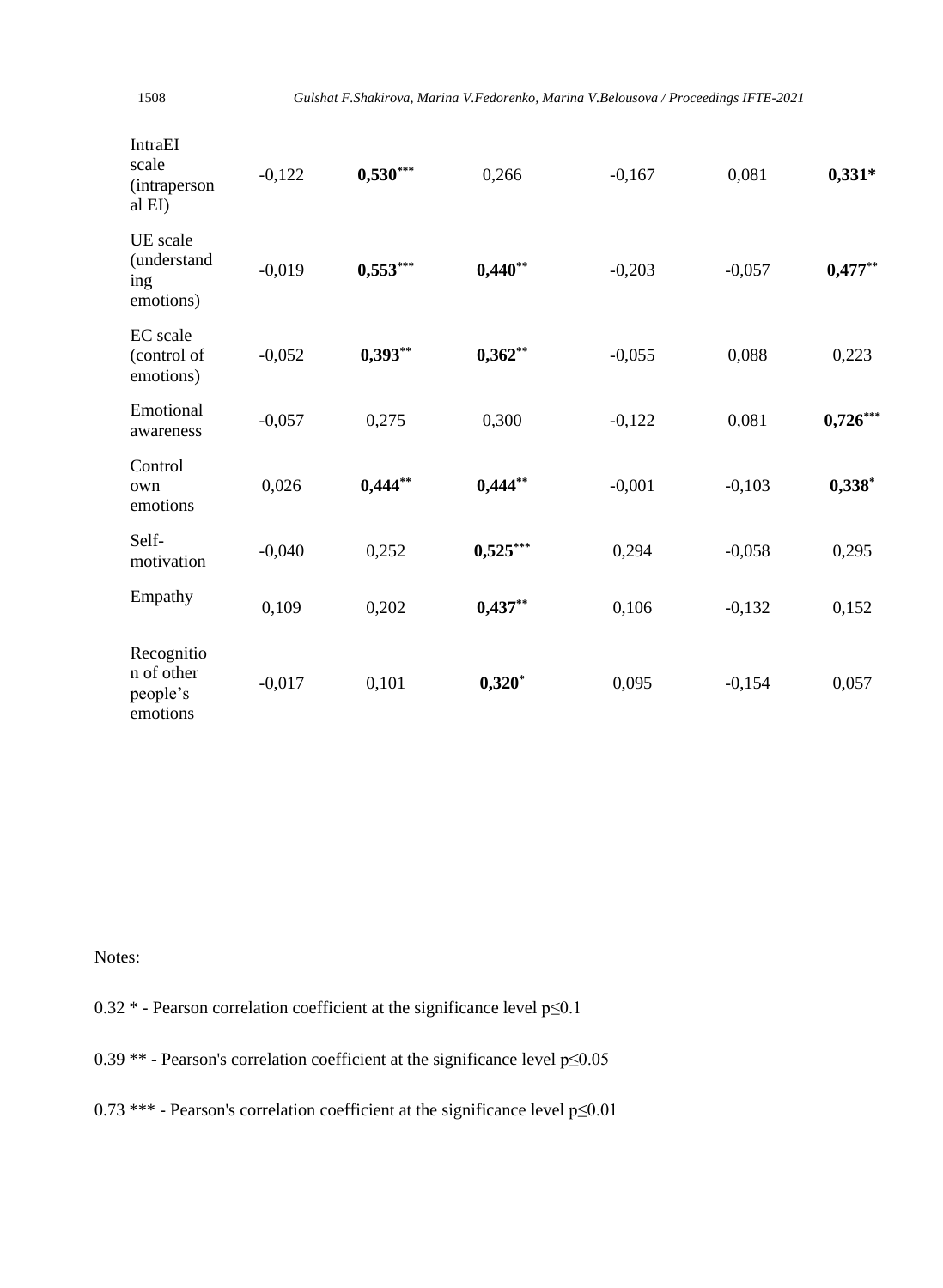A reliable relationship is revealed between the general level of learning motivation ("Learning motivation of high school students" test) and the general level of emotional intelligence ( $r_{xy} = 0.44$ ; p≤0.05; test of emotional intelligence by Lyusin (1999)).

A reliable relationship is revealed between the indicators of learning motivation and emotional intelligence. "Goal-setting" correlates with the ability to "control one's emotions" ( $r_{xy} = 0.48$  p $\leq 0.05$ ; test of emotional intelligence by Lyusin);  $(r_{xy} = 0.44; p \le 0.05; Hall's test of emotional intelligence);$  the ability to "understand one's emotions" ( $r_{xy}$  = 0.61; p≤0.01); the ability to "understand other people's emotions" ( $r_{xy}$  = 0.45; p≤0.05); "emotional control" ( $r_{xy} = 0.39$ ; p $\leq 0.05$ ); the ability to "understand emotions" ( $r_{xy} = 0.55$ ; p $\leq 0.01$ ); "interpersonal emotional intelligence" ( $r_{xy} = 0.39$ ; p $\leq 0.05$ ); "intrapersonal emotional intelligence" ( $r_{xy} = 0.53$ ; p≤0.01).

A reliable connection is revealed between the indicator of learning motivation – "cognitive and social motives" - and the ability to "understand one's emotions" ( $r_{xy} = 0.37$ ; p $\leq 0.05$ ); "control one's own emotions"  $(r_{xy} = 0.37 \text{ p} \le 0.05$ ; test of emotional intelligence by Lyusin);  $(r_{xy} = 0.44 \text{ p} \le 0.05$ ; Hall's test of emotional intelligence); "understand the emotions of other people"  $(r_{xy} = 0.49; p \le 0.01)$ ; "control the emotions of other people" ( $r_{xy} = 0.44$ ; p≤0.05); "emotional control" ( $r_{xy} = 0.36$ ; p≤0.05); "understanding emotions" ( $r_{xy} = 0.44$ ; p≤0.05); "interpersonal emotional intelligence" ( $r_{xy} = 0.504$ ; p≤0.01); "the level of empathy" ( $r_{xy} = 0.44$ ; p≤0.05); "recognition of other people's emotions" ( $r_{xy} = 0.32$ ; p≤0.1); "self-motivation" ( $r_{xy} = 0.53$ ; p≤0.01).

A reliable connection is between indicators "motives for activity" and "understanding one's own emotions"  $(r_{xy} = 0.53; p \le 0.01)$ ; "understanding the emotions of other people"  $(r_{xy} = 0.37; p \le 0.05)$ ; "understanding emotions" ( $r_{xy} = 0.48$ ; p≤0.05); "control one's own emotions" ( $r_{xy} = 0.34$ ; p≤0.1); "interpersonal emotional intelligence" (r<sub>xy</sub> = 0.32; p≤0.1); "intrapersonal emotional intelligence" (r<sub>xy</sub> = 0.33; p≤0.1); "emotional awareness" ( $r_{xy} = 0.73$ ; p≤0.01). The emotional intelligence contributes to "motives for activity" in the group of girls.

Table 6. Correlation matrix by Pearson criterion (Boys)

| Person<br>al<br>learnin<br>g<br>signific<br>ance | Ability to<br>set goals | Cognitive/s<br>ocial<br>motivation | Domination of<br>internal or<br>external<br>motivation | Moti<br>vatio<br>n for<br>succe<br>SS<br>and<br>fear<br>of | Mo<br>tive<br>S<br>for<br>acti<br>vity |
|--------------------------------------------------|-------------------------|------------------------------------|--------------------------------------------------------|------------------------------------------------------------|----------------------------------------|
|--------------------------------------------------|-------------------------|------------------------------------|--------------------------------------------------------|------------------------------------------------------------|----------------------------------------|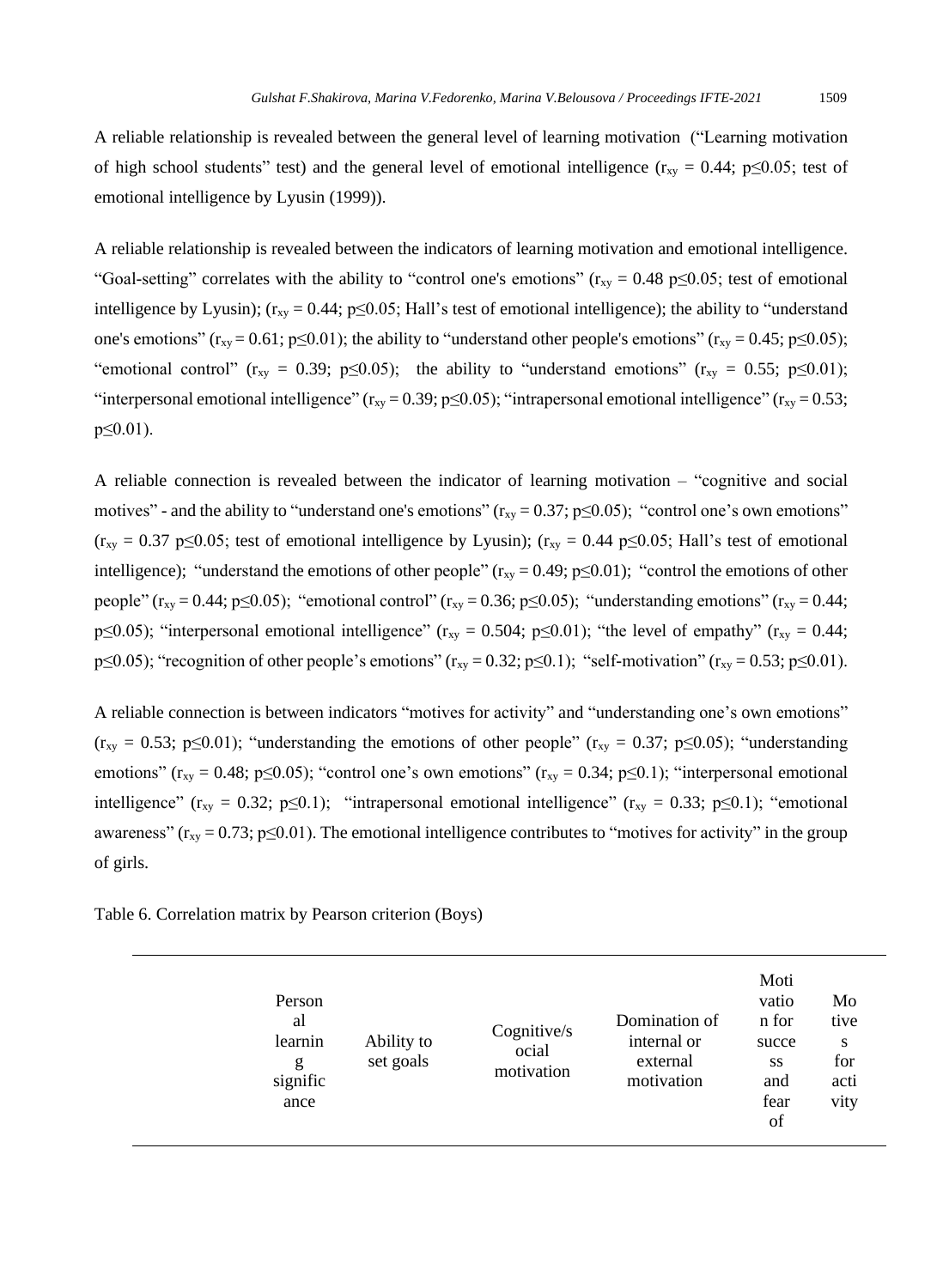$\Gamma$ 

T

٦

ī

failur e

٦

| Motivation for<br>success and fear<br>of failure                      | 0,207    | 0,003      | 0,127      | 0,295    | $0,519***$ | 0,045     |
|-----------------------------------------------------------------------|----------|------------|------------|----------|------------|-----------|
| <b>UOPE</b> subscale<br>(understanding<br>other people's<br>emotions) | 0,027    | $0,445***$ | $0,486***$ | $-0,227$ | $-0,200$   | 0,369     |
| <b>COPE</b> subscale<br>(control of other<br>people's<br>emotions)    | 0,051    | 0,265      | $0,444**$  | $-0,168$ | $-0,025$   | 0,213     |
| <b>UOE</b> subscale<br>(understanding<br>own emotions)                | 0,013    | $0,607***$ | $0,371**$  | $-0,250$ | 0,077      | $0,532$ * |
| COE subscale<br>(control own<br>emotions)                             | 0,064    | $0,479**$  | $0,372**$  | $-0,015$ | 0,196      | 0,240     |
| CE subscale<br>(control of<br>expression)                             | $-0,272$ | 0,186      | 0,045      | 0,027    | 0,020      | 0,091     |
| InterEI scale<br>(interpersonal<br>E <sub>I</sub>                     | 0,041    | $0,392**$  | $0,504***$ | $-0,216$ | $-0,130$   | $0,322$ * |
| IntraEI scale<br>(intrapersonal<br>E <sub>I</sub>                     | $-0,122$ | $0,530***$ | 0,266      | $-0,167$ | 0,081      | $0,331$ * |
| UE scale<br>(understanding<br>emotions)                               | $-0,019$ | $0,553***$ | $0,440**$  | $-0,203$ | $-0,057$   | $0,477*$  |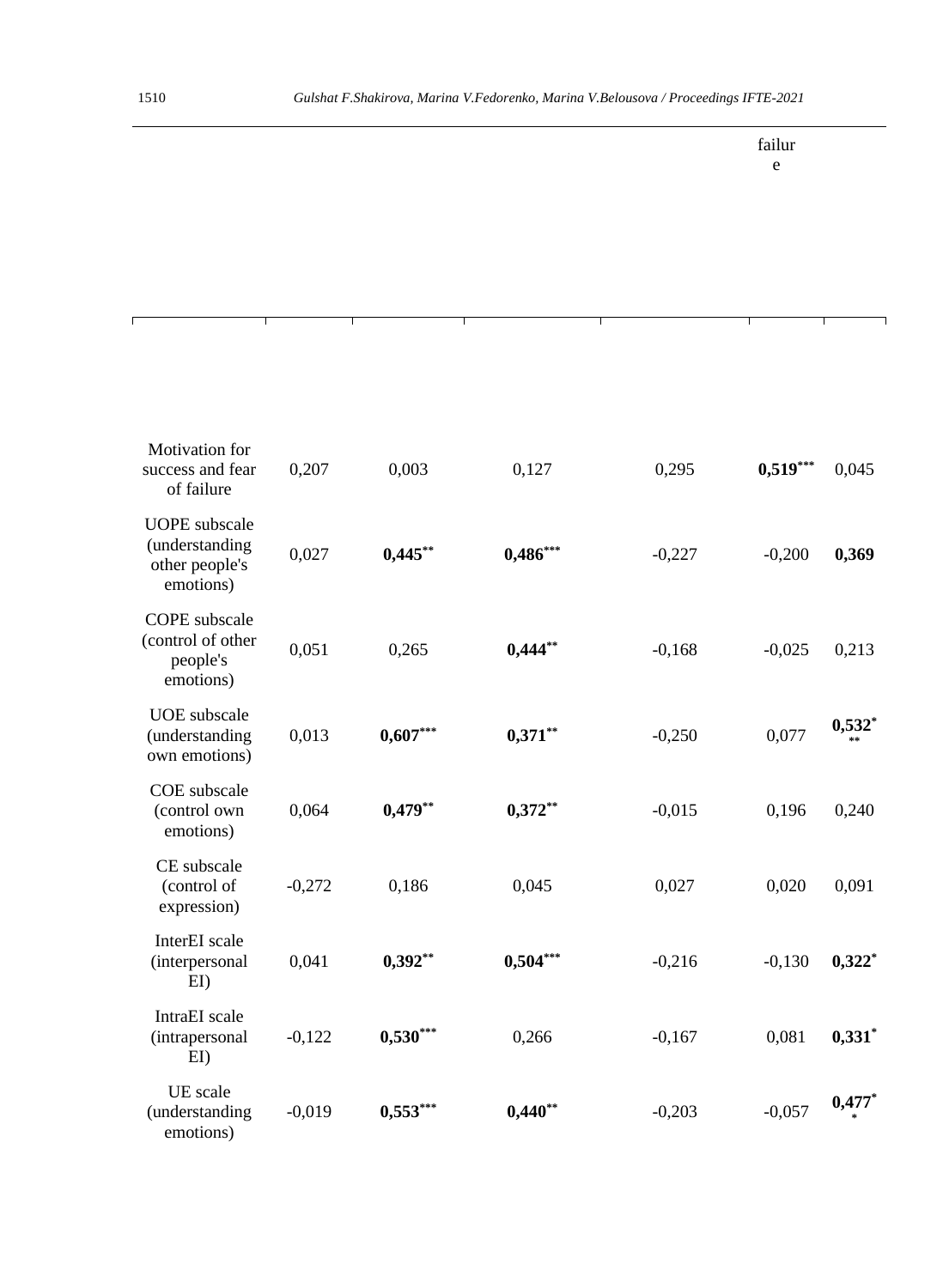| EC scale<br>(emotional)<br>control)          | $-0.052$ | $0,393**$  | $0,362**$  | $-0,055$ | 0.088    | 0,223                |
|----------------------------------------------|----------|------------|------------|----------|----------|----------------------|
| Emotional<br>awareness                       | $-0,057$ | 0.275      | 0.300      | $-0,122$ | 0.081    | 0,726<br>$\pm$ $\pm$ |
| Control own<br>emotions                      | 0,026    | $0,444$ ** | $0,444$ ** | $-0,001$ | $-0.103$ | $0,338$ *            |
| Self-motivation                              | $-0.040$ | 0,252      | $0,525***$ | 0,294    | $-0.058$ | 0,295                |
| Empathy                                      | 0.109    | 0.202      | $0,437**$  | 0,106    | $-0.132$ | 0,152                |
| Recognition of<br>other people's<br>emotions | $-0.017$ | 0.101      | $0,320^*$  | 0,095    | $-0,154$ | 0,057                |

#### Notes:

0.32  $*$  - Pearson's correlation coefficient at the significance level  $p \le 0.1$ 

0.39  $**$  - Pearson's correlation coefficient at the significance level  $p \le 0.05$ 

0.73 \*\*\* - Pearson's correlation coefficient at the significance level  $p \le 0.01$ 

A reliable connection between the general level of "learning motivation" and the level of "emotional intelligence" is not identified; there is a reliable connection between the indicators of "learning motivation" and "emotional intelligence". Such an indicator of learning motivation, as the "motives for activity" correlates with the ability to "control one's own emotions" ( $r_{xy} = 0.5$ ; p≤0.01; test of emotional intelligence by Lyusin;  $r_{xy} = 0.69$ ;  $p \le 0.01$ ; Hall's test of emotional intelligence); "intrapersonal emotional intelligence"  $(r_{xy} = 0.36; p \le 0.1)$ ; "emotional control"  $(r_{xy} = 0.33; p \le 0.1)$ ; "empathy"  $(r_{xy} = 0.37; p \le 0.05)$ ; "recognition of other people's emotions" ( $r_{xy} = 0.49$ ;  $p \le 0.05$ ); the level of "self-motivation" ( $r_{xy} = 0.57$ ;  $p \le 0.01$ ).

There is a reliable connection between the "motivation to succeed" and the ability to "empathy" ( $r_{xy} = 0.36$ ;  $p \le 0,1$ ); ability to "control one's own emotions" ( $r_{xy} = 0.31$ ;  $p \le 0.1$ ; test of emotional intelligence by Lyusin;  $r_{xy} = 0.35$ ; p≤0.1; Halls' test of emotional intelligence); the ability to "recognize the emotions of other people"  $(r_{xy} = 0.4; p \le 0.05)$ ; the level of "self-motivation"  $(r_{xy} = 0.52; p \le 0.01)$ .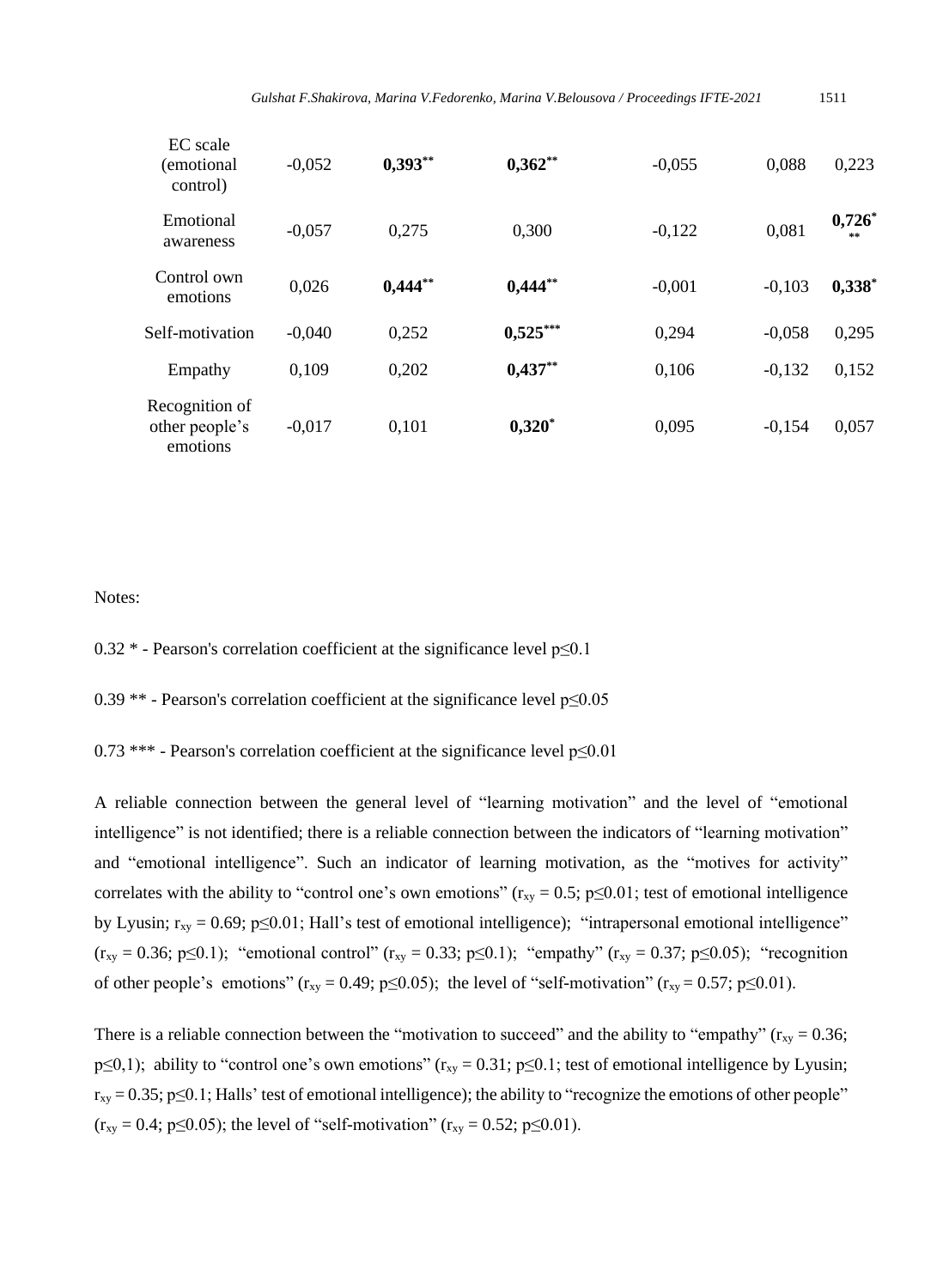The ability to "set goals" correlates with the "emotional control" ( $r_{xy} = 0.35$ ; p $\leq 0.1$ ; test of emotional intelligence by Lyusin;  $r_{xy} = 0.46 \text{ p} \le 0.05$ ; Hall's test of emotional intelligence); the ability to "control" expression" ( $r_{xy} = 0.48$ ; p≤0.05); the level of "intrapersonal emotional intelligence" ( $r_{xy} = 0.36$ ; p≤0,1).

According to the correlation matrix, it can be seen that the "personal meaning of learning" has a reliable correlation with "understanding emotions" ( $r_{xy} = -0.34$ ; p $\leq 0.1$ ) and "understanding other people's emotions"  $(r_{xy} = 0.35; p \le 0.1).$ 

The reliable connection between the "general level of emotional intelligence" and the Learning motivation of high school students according to both samples ( $r_{xy} = 0.237$ ; p $\leq 0.1$ ) is revealed.

The next differences between the groups of girls and boys are mentioned:

1. There is a relationship between "personal meaning of learning" and "understanding of other people's emotions" in the group of girls.

2. The relationship between "emotional intelligence" and cognitive motivation appeared in the group of girls.

3. There is a correlation between "motivation to success" and "emotional intelligence" between the ability to set goals and control of expressions in the group of boys.

4. The relationship between indicators of learning motivation and emotional intelligence isfound in the group of girls.

## **Discussions**

The analysis of emotional intelligence and learning motivation of high school students showed that the results of the study are comparable to Lavrijsen et al. (2021) about relationship of high school students learning motivation with emotional intelligence.

The results of the study relate to the conclusions of Vartanova (2020) about the age transformation and gender differentiation of learning motivation. Vartanova (2020) underlines that motivation to status is represented in the group of boys and learning motivation in the group of girls.

We share the opinion of Romano et al. (2020) and Meylan et al. (2020) about the importance of emotional teacher's support for students to maintain high cognitive activity and learning motivation.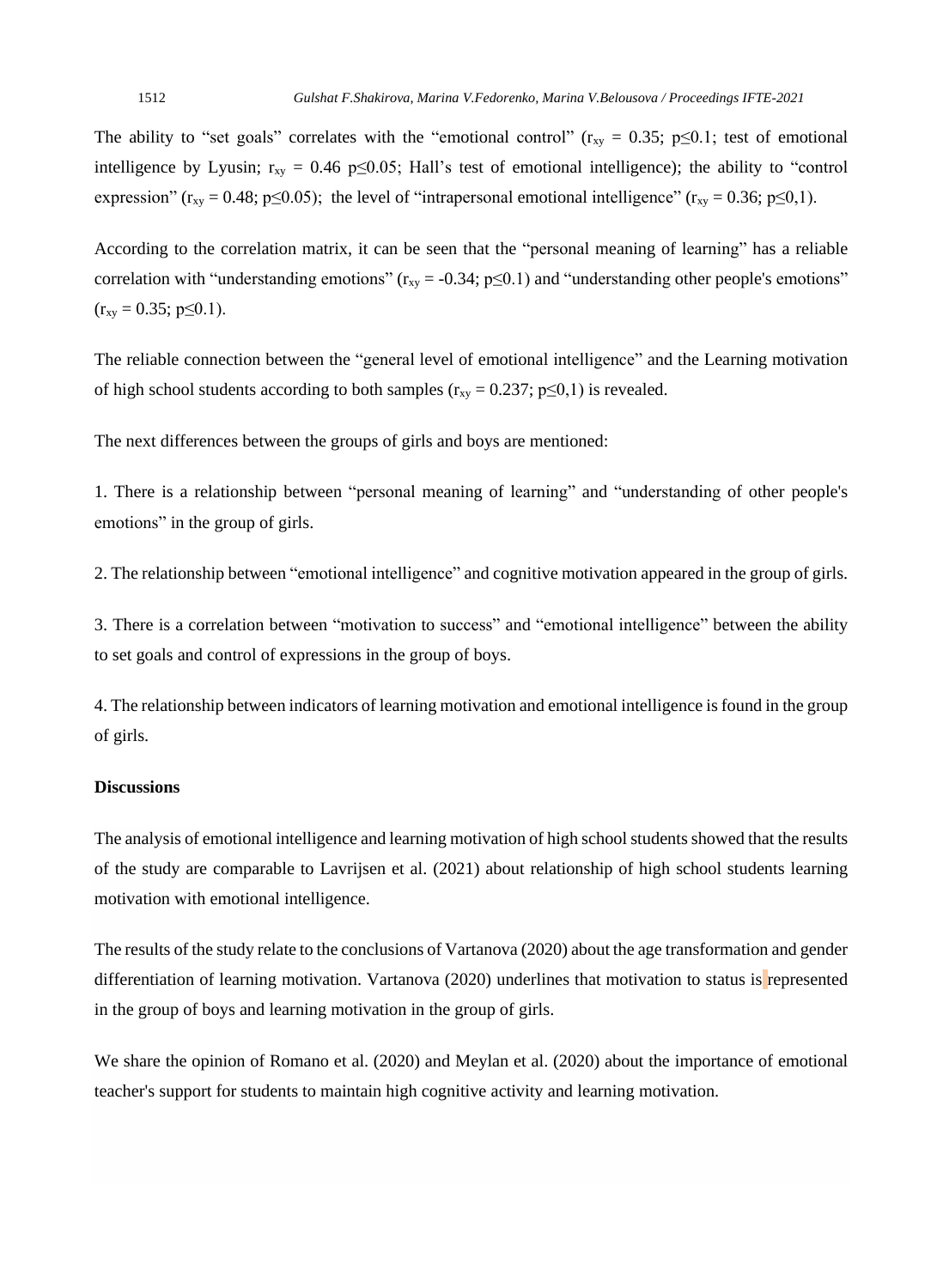Along with Vaquero-Diego et al. (2020), it is necessary to develop all the components of emotional intelligence during learning at school.

Through the improvement of emotional intelligence, the ability to recognize and control one's own emotions and the ability to understand the emotional background of another person and adapt to it during communication is an important task. It is a preventive component of destructive behavior forms and addictive patterns observed in the group of high school students. Emotional intelligence helps to evolve cognitive flexibility, stress resistance and adaptability, in the development of emotional awareness and socially responsible behavior. All these qualities are required for successful training and social interaction and have a significant positive impact on the self-consciousness of high school students and their motivation to knowledge in general.

#### **Conclusion**

The results of the study show that:

- indicators of learning motivation in the group of high school students do not have significant differences. High school students choose affiliation and social motivation. However, boys more often than girls have an impact on the learning activities connected with external motives;

- the study of motivation revealed that the focus of motivation for success significantly more often appears in the group of boys;

- emotional intelligence presents reliable differences: the overall level of emotional intelligence is higher in the group of boys;

- "emotional control" and "self-motivation" is higher in the group of boys.

The results of the study can be used in educational psychology and avoid negative personal and behavior reactions as a part of interpersonal communication and social cooperation, as well as allow teachers and psychologists to plan and accomplish preventive work on the development of the competencies about learning motivation and emotional intelligence.

#### **Acknowledgments**

This paper has been supported by the Kazan Federal University Strategic Academic Leadership Program.

#### **References**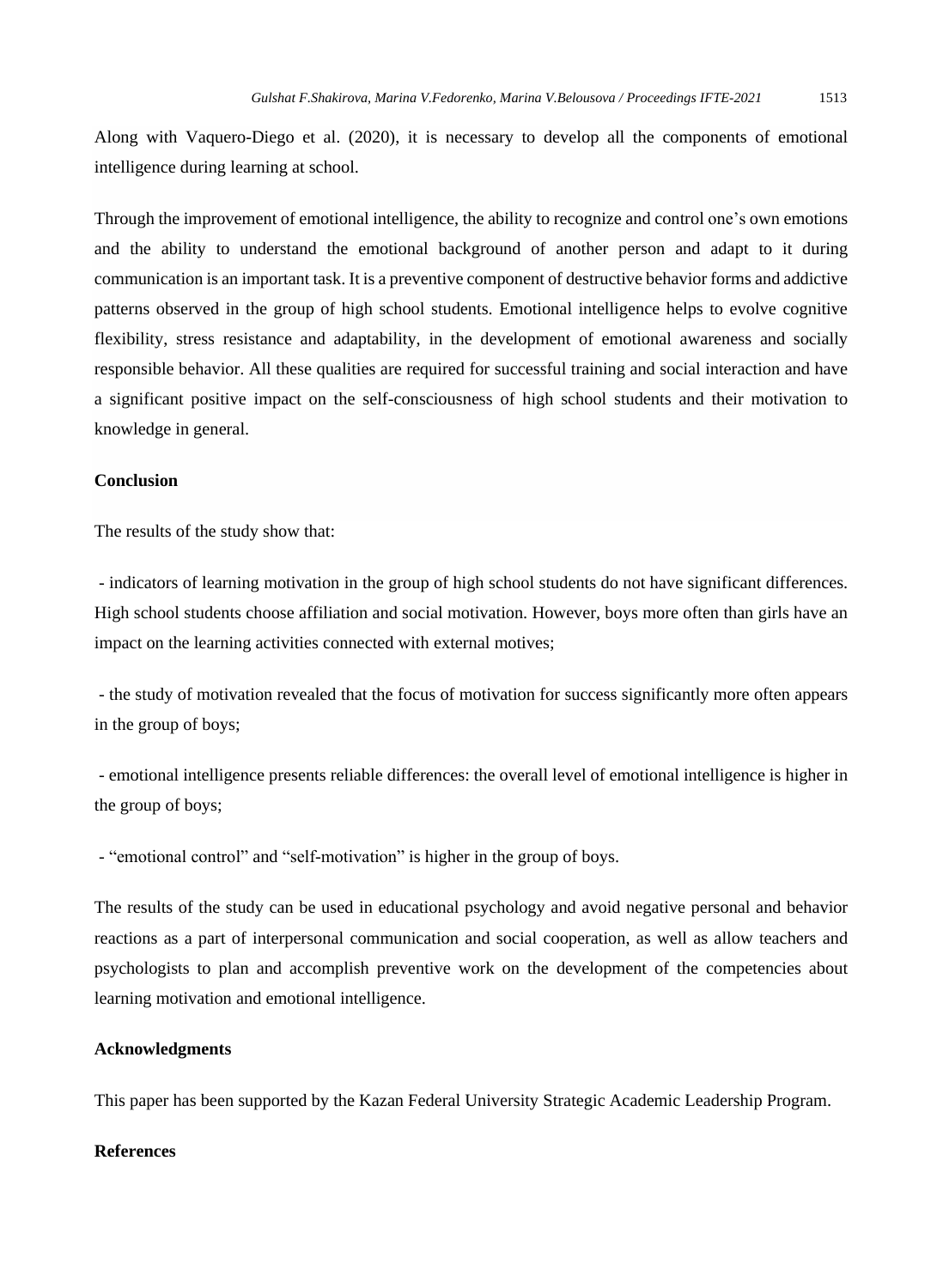- Carissoli, C., & Villani, D. (2019). Can videogames be used to promote emotional intelligence in teenagers? Results from EmotivaMente, a school program. *Games for Health Journal*, *8*(6), 407-13. doi:10.1089/g4h.2018.0148
- Fedorenko, M.V., Belousova, M.V., & Chetyrchinskaya, T.V. (2019). Emotional Intelligence, Anxiety and Aggression as Predictors of Destructive Behaviourand Offences of Teenagers. In: Valeeva R (Ed) V International Forum on Teacher Education, Kazan Federal University, Russia. 29-31 May 2019. *ARPHA Proceedings, 1*, 1335-1342. https://doi.org/10.3897/ap.1.e1266
- Knyazev, G.G., Mitrofanova, L.G., & Bocharov, A.V. (2013). Emotional intelligence and oscillatory responses to emotional facial expressions. *Human Physiology*, *39*(4), 371-377.
- Lavrijsen, J., Preckel, F, Verachtert, P., Vansteenkiste, M., & Verschueren, K. (2021). Are motivational benefits of adequately challenging schoolwork related to students' need for cognition, cognitive ability, or both? *Personality and individual differences, 171*. 110558 https://doi.org/10.1016/j.paid.2020.110558
- Liu, X., Gong, S., Zhang, H., Yu, Q., & Zhou, Z. (2021). Perceived teacher support and creative self-efficacy: The mediating roles of autonomous motivation and achievement emotions in Chinese junior high school students. *Thinking Skills and Creativity*, *39, 1, 100752.* doi: 10.1016/j.tsc.2020.100752
- Lukyanova, M.I., & Kalinina, N.V. (2004). Psychological and educational indicatiors of school activity*. Criterion and diagnostics, 200-208.*
- Lyusin, D.V. (1999). Empirical analysis of emotions. *Questions of psychology*, *2,* 50-60.
- Meylan, N., Meylan, J., Rodriguez, M., Bonvin, P., & Tardif, E. (2020). What types of educational practices impact school burnout levels in high school students? *International Journal of Environmental Research and Public Health, 17*(4), 1152. doi:10.3390/ijerph17041152
- Rean, A.A. (1999). *Personality psychology*. Moscow: Publishing house of Mikhailov V.A.

Romano, L., Tang, X., Hietajärvi, L., Salmela-Aro, K., & Fiorilli, C. (2020). Students' trait emotional intelligence and perceived teacher emotional support in preventing burnout: The moderating role of